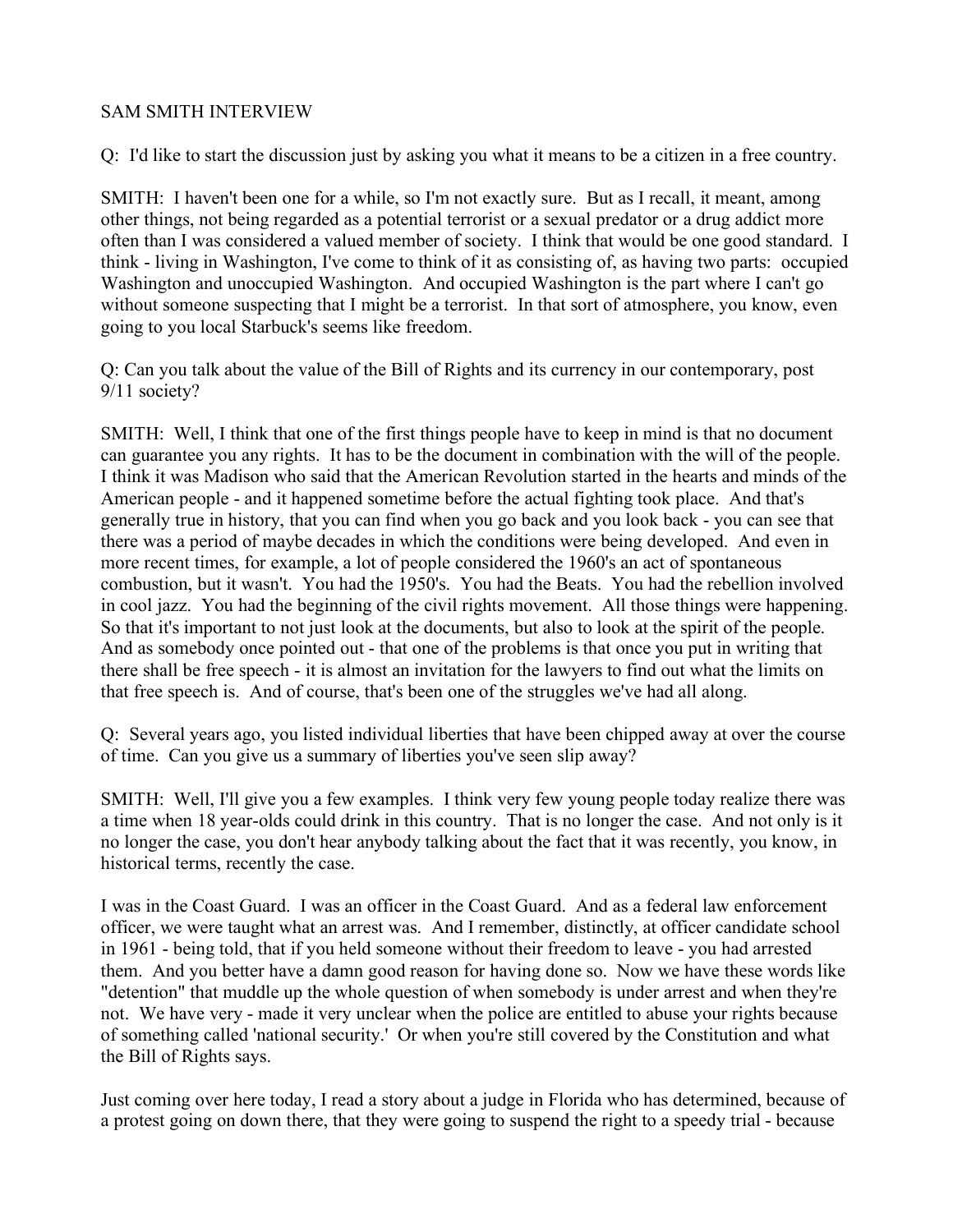there just wasn't time to handle all the arrests they were expecting. And that's the sort of thing that happens. And I think the frustrating thing when you come down to it - it's not a logical argument. It's a matter of will. And once people lose the capacity to become outraged when a judge says something like that, then no document's going to protect you. If you have the right spirit, then you almost don't need the document, but it's important symbolically. But it's - the main thing is that people have to want to be free and it has to matter to them. And they have to see when it is that they're being screwed.

Q: Set the stage for us about what was happening in the 1960s, and why there were violations like the FBI surveillance of these groups, and other kinds of anecdotes about liberties lost.

SMITH: Well, it wasn't new. You know, it happened during World War I. World War I was one of the great periods of police abuse of the Constitution. One of the things that happened, however, is that technology plays a role in this. I was talking to my son, who's a musician. And I was - we were talking about copyright. And I was making some sort of remark about, "Well, we never would have done that." And then I had to add right away, "Well of course, we didn't have copy machines." The minute you have a copy machine, then you change the nature of copyright.

And it's that way with spying technology. The minute you have the technology - somebody wants to use it, somebody wants to sell it, somebody wants to make it and somebody wants to buy it.

But the other thing that's interesting about the 60's is that while there were some very bad things that happened, such as in Chicago during the Convention - there was a counterbalance of what was good that was happening. And so there was a real struggle going on in which, essentially, freedom was coming out on top. And we ended the decade better off than we began for many, many groups of people. And that's one standard that you can apply. Never perfect.

Something happened in the 1970's, and I'm not sure I understand what it is. I saw something the other day which stunned me. It's a graph of the percentage of members of the Pennsylvania General Assembly who were elected without opposition. And it goes all the way back to 1948. And you look at that graph and it shows that up until the 1970's, less than 5% of the members of the Pennsylvania General Assembly were elected without opposition. Today, something close to twothirds are. And you see this thing just shooting right up. And you ask yourself - I mean there's as good a sign that something bad is happening to your democracy, when you can't even get people to run, when they....

That's a sign that there's something wrong with your democracy, when you can't even get people to run for public office. And that's - that may seem just like one single example, but it's true all across the country. I think there were something like 1,200 state legislative seats that were unopposed in a recent election across the country. There were a lot of other things that happened in 1970 and during that decade, that seemed to indicate that we were losing interest in democracy. And America was losing interest in being America.

This may seem strange, but you know Richard Nixon was - Richard Nixon was really our last liberal President, when you look at social legislation. He even wanted a negative income tax. Now what happened after Nixon was that we got Carter - we got Ford and Carter, who were essentially transitory figures. And then in came Reagan. And from that point on, the whole paradigm of the country shifted, from one of essentially increasing social justice and social democracy, to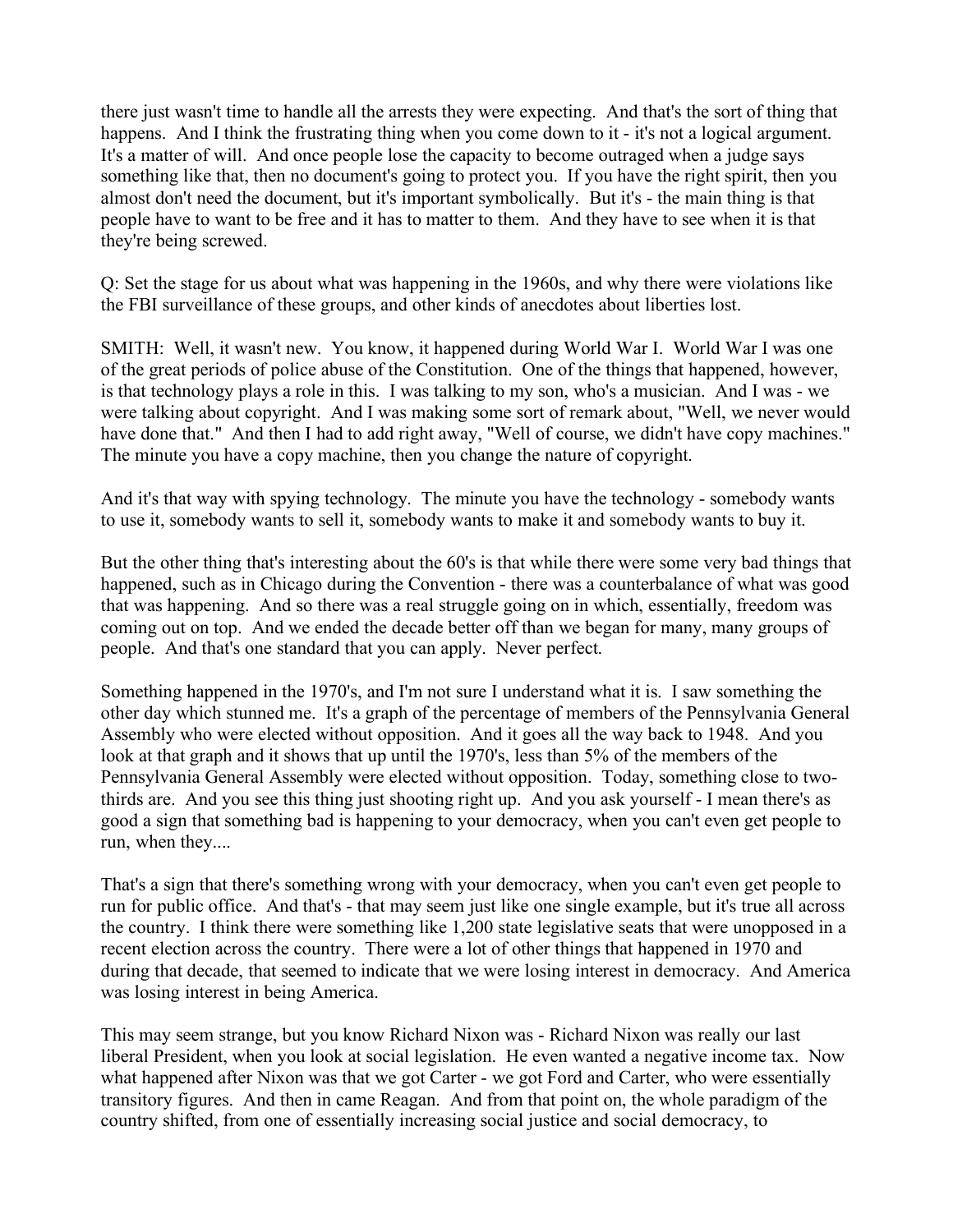decreasing it - and to a society more and more driven by greed. Now I think it's pretty easy to understand what happened in the 1980's. It's less clear what happened in the 1970's. And I think that's something that, you know, needs some really good historians to look at - because we've certainly changed. Every President since that time has been more conservative than the last, Republican or Democrat. And we have essentially unraveled 60 years of social democracy that the New Deal and the years after that had developed for this country. And we did it without any debate. I mean, Gerry Ford's Administration was one of the quietest times of my lifetime in terms of politics, right? And in - during Jimmy Carter's time we were worried mainly about gas lines.

Now that's one thing I think that needs to be kept in mind - there's something else that isn't generally talked about. But I look upon the Kennedy election as the first modern election in which the mob played a significant role. And ever since then, with a minute number of exceptions, Jimmy Carter being one - there has been an element of criminality involved in our politics unlike anything I think we've seen before. And it's interesting that Jimmy Carter, in fact, may have contributed to it unintentionally, by reducing the size of the CIA - laying off hundreds of CIA officers, some of whom would later turn up as part of the Iran-Contra crowd. But I don't think you can understand modern American politics without accepting the fact that it has become more criminalized. And I think this is something very hard for - people want to talk ideology.

And you have a campaign going on - a Presidential campaign, everybody wants to talk ideology, you know, and I'm the old cynic. And I look there and I'll say, you know, "Which one is going to get the country a little cleaner than it was?" And we have to find ways of talking about that, because, basically right now, we all live in a mafia neighborhood. I mean, because there's just no clear line between legal and illegal action in our government.

There's no legal or illegal line. There's no line, no clear line between legal and illegal action in our government anymore - and we've become very confused about that. We don't even know where to draw the line, but we are aware there's something wrong and there's something very different. So that's another element. So you combine a sort of a loss of will. You combine with that ideological change, and then you add the criminal element, and you have quite a different country than you had before.

Q: There were the revelations about domestic spying by the CIA and the FBI and so on and so forth, coming out in the mid-70s. How much impact do you think this has had on the public psyche?

SMITH: Well, I don't think it had that great an impact on the public psyche. I think it had an impact on the media and the politicians, because there were enough around still who could be impacted. Today, if you had the same information coming out, it might not even make the front page. But in those days, we did consider it disturbing that - to find that the FBI was spying on the American Friends Service Committee. That - that sort of thing, again, it comes down to this question of our capacity to react to things.

And another aspect of this problem which I don't think gets enough attention is - it's really - a lot of it has to do with, essentially, with bullying - with a group of people bullying other people. And we, again we tend to think about politics in ideological terms, but I think it sometimes helps to take it out of that framework and just look at it more sociologically.

Mary McGrory was one of the few conventional journalists to take on Joe McCarthy during the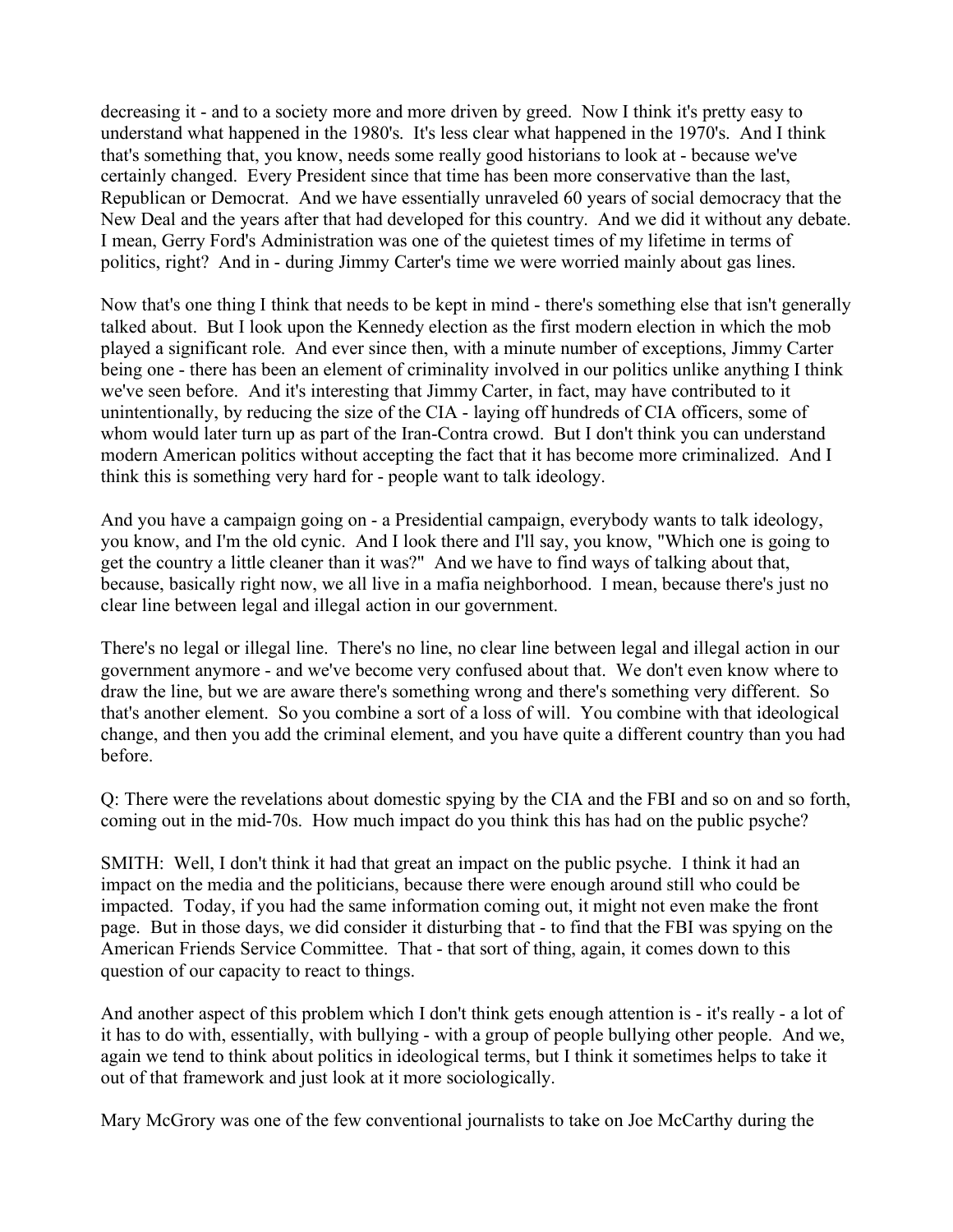period of his power. Years later, she explained it to a group by saying that she recognized Joe McCarthy because she had seen his type when she was a kid. He was the Irish yard - playground bully, you see. And she framed it in those terms and it became very clear what Joe McCarthy was up about. But a lot of liberals were reacting to it on sort of an ideological basis and they were subconsciously reacting in terms of the fear that you would display toward the bully. They didn't understand that. And that's why I think it's very important for people to realize that you can't handle a bully by running the other way. I mean, the thing is, the community has to stand up to that sort of behavior. And it's easier for me to say that because I come out of several periods in which that was very clear - made very clear. It was sort of ingrained in me. But I know it's very difficult for someone the first time to run into that. For example your schoolteachers don't tell you about that. But there's no doubt that John Ashcroft and George Bush are bullies. They're bullying the world. They're bullying other Americans. And basically, we have to stand up to them.

Q: Certainly there were some reforms that came through Congress after the revelations of the 1970's about intelligence abuses and so forth. Do you ever look at what happened as a result of Reagan and Bush coming to power and the changes they made within the agency as a repudiation of those kinds of congressional reforms?

SMITH: Well one thing is the politicians are always more sophisticated about the meaning of legislation than the average citizen. They know from the get-go what's a fraud and what's a form of sedation and what's real. And of course as time's gone on, we've had more and more sedatives being passed instead of real legislation.

One interesting thing is that we've had as many laws, more - we've had more laws passed since 1970 than we had in the previous 200 years of our existence. And yet our society is clearly not getting better. And so I would say - any of those people, say, involved in Iran-Contra looked at it from the get-go in the sense that - it's just a question of how you get around those laws.

You know, there have been more federal laws passed since the 1970's than there were passed in the previous 200 years of our nation - and apparently to no great, good effect. But politicians know that they're meant to be passing laws so they do it. And the minute anything comes up or gets some media attention is - the first reaction is you pass a law. And the second reaction is to then ignore the law or to help people get around it. And the politicians are very sophisticated about that. And the media is not skeptical enough to be able to go and look at a piece of legislation and say, 'Here are the pitfalls.'

One of the problems that we face is the lack of curiosity and doubt on the part of the media. There is a group called the Center for Public Integrity which does a lot of investigative reporting itself, as do a number of groups. But the interesting thing is that - I was told the other day is - they probably have as many investigative reporters on the staff of this, or under contract to this non-profit, as say the *New York Times* or the *Washington Post* do - and that's interesting. I have been a part of a foundation that has funded a number of investigative projects and I have literally seen situations in which two of our groups have been cited on the front page of the *New York Times* in same day. Now that's wonderful for those groups. But my question is, why do they have to rely on our groups to find out the news? Where are the *New York Times* reporters? So you're seeing that sort of thing happening.

We give out small investigative journalism grants. This is the fund for a constitutional government.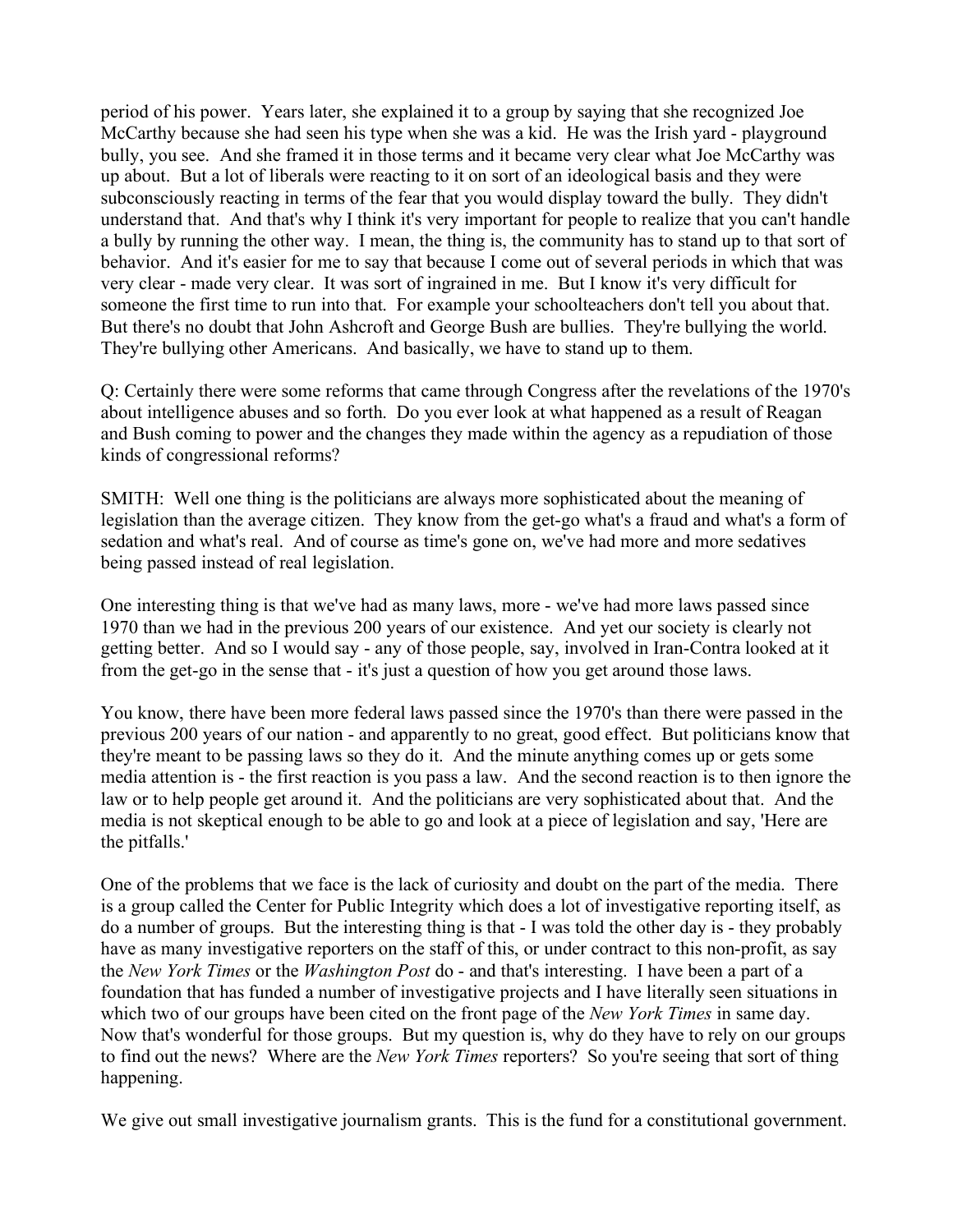And I asked the director - I said a few years ago, I said, 'How many of the applicants for our grants are under 40 years of age?' And he said, 'Oh, probably about 10%.' And I mentioned this the other day to him. I said, 'Do you remember me asking you about that?' 'Yeah,' he said. 'The thing wrong about it now - it would be under 50 years old.'

Now why is this? My guess is that there is very little advantage in today's corporate media for either the corporation or the reporter to engage in investigative reporting - true investigative reporting. There's only a downside risk. The reporter can get in trouble - you know, alienate someone who's a member of the board he's close to. And on the other end, the corporation sees it as a risk. And it's quite different than say, than journalism 50 years ago - in which you had newspapers that were owned by very conservative and often corrupt people. But they had reporters sort of like a rich person would have a stable of wild horses. They owned them, but they didn't control them. And so there was a real difference between the goals of the reporter and the goals of the owner.

And it was that friction that helped to keep journalism at least a little bit honest. And I think that has largely disappeared now. So that's yet another factor which I think is affecting it. Because if the media doesn't tell you, you know that something's wrong here. The average person is not a lawyer - certainly not a civil liberties lawyer. And you know people say, well - they quote polls. And my answer about polls is that polls merely are the standardized testing of the media - to find out if we've learned what they taught us.

Q: Are there any bits of news that arise out of Iran-Contra that really affected the Constitution and civil liberties?

SMITH: Well, yeah. I guess I don't necessarily think of that as Iran-Contra. I think it's more Reagan, who operated on several levels. And one of the things he did was to come up with the first really detailed plan to essentially take over the country in a time of disaster. Now the interesting thing about this plan - it's called Continuity in Government - was that it was never discussed with anybody. You know - here's this hugely important issue and it never got any public debate. It was interesting also that Congress had virtually no role in the emergency government. I don't think the Supreme Court did, either. It was clearly an executive coup that was going to take place. And it went so far, this was in the 1980's - went so far as that there was a list of names of people who were sort of suggested - sort of like the Iraq governing council that we created there, they created something similar for this country in case of a disaster - which included such names as a guy named Richard Cheney, which I find sort of interesting, in retrospect.

Now my feeling as a constitutionalist is that the Constitution says nothing about martial law. There's absolutely nothing in the Constitution that tells what will happen in case of say, a nuclear disaster. And of course, these guys weren't just thinking of nuclear disasters. They were thinking of things like the riots in the 1960's and how they might respond to that - and how they might put people in concentration camps if there was some sort of insurrection.

My feeling was, from a constitutional viewpoint - I think - I hold this view right on down to today that if we were to have a nuclear attack in this country that wiped out New York and Washington, the true governing of this country would devolve, properly, to the governors and to the state legislators. We would - we are the United States and we would lose our centralized facilities - but basically our states are pretty well run. But if I were to say that, say, on a Brookings Institution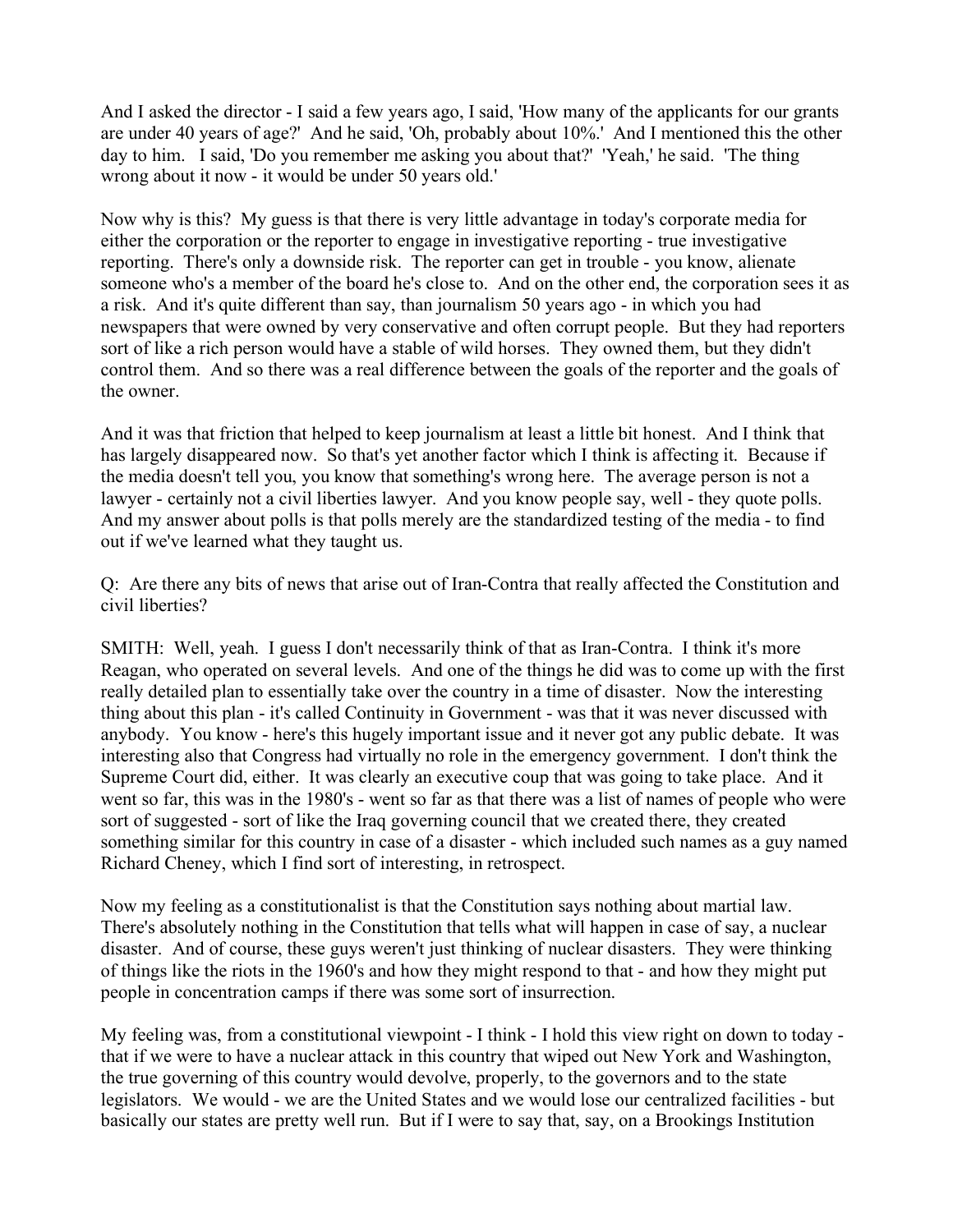panel, I would be considered a real radical. And yet, it's just there, it's there. It was the way this country is meant to work. What's so amazing about it are the governors are the real experts on disasters - because they have a lot of experience with them, you see. And the advantage, of course, is what we would do then, we would not have the problem of this sort of handpicked group running the country. Well that's an example of the sort of thing that happened now. Subsequently, they denied that they ever had such plans. And of course - but there's plenty of evidence that they did.

Q: There was an attempt by the Regan Administration and subsequent administrations to imply that drug use was going to impinge on national security in some way, that we had to utilize military assets. What impact does this have on the Bill of Rights, framing the drug question in this way?

SMITH: Yeah. Before I move to the constitutional issues, I think it's important to bear in mind is the war on drugs has been a complete failure. What the war on drugs essentially did was to allow for the creation of a criminal oligopoly that can make a lot more money than it could have before the war on drugs. So it's had really the reverse effect than we thought it was going to have. There are all sorts of social problems

with it - such as the fact that it's been more harmful to young black males than for, say it was for their fathers to go to Vietnam. There's also a question - moral question - of why do we put people in jail for using marijuana when the judges and the law enforcement people use far more deadly drugs such as vodka and Marlboros? There's just no logic in it.

I don't think anybody set out to use on the war on drugs to destroy the Constitution. But it certainly was the place where the idea that we no longer could have a true constitutional system really got its start. And the sad thing about it was - because I've been opposed to the war on drugs from its earliest days. I was a critic of the drug policy back in the 1960's and have been ever since. And I can't tell you how disinterested liberals have been on this issue. Not only disinterested, but I've seen situations in which they have aggressively attempted to suppress the notion that the war on drugs is evil. So there's been a bipartisan support for this. And it's relied on people like the libertarians and civil liberties activists on the left to really push this issue.

I think the war on drugs has been one of the most criminal things that this country has engaged in. Not just because of the effects that it's had on the people who were caught up in it, but also because of what it did to the country as a democratic system. We're now down, long down the path - we are at a point in which I don't know exactly how we're going to extricate ourselves from this problem. There's no logic to it. It just doesn't make sense.

The reason we go after marijuana, I'm convinced, is because it's the only drug that's bulky enough to support a war on drugs. If you were, say, to have a war on drugs that only had heroin and cocaine involved - you couldn't support this whole mechanism - because there isn't - the stuff is too small. I read somewhere where you could get all the cocaine that this country uses across the border in eighteen 18-wheelers. So there's a lot of things going on that won't get into the discussion at all. I'll give you another example. It has been estimated that the illegal drug industry worldwide is roughly equivalent to that of the legal drug industry worldwide. So it's a huge business, right. And we Americans are major consumers of drugs, illegal drugs. Now if you listen to our politicians and watch the media, you would get the impression, if you thought about it, that the drug industry was the only honest industry in the country, because it never bought any politicians. You know, how can you have this huge industry that has absolutely no affect on our political system, when every other industry of that same size, you know, has thousands of lobbyists here in Washington? Who is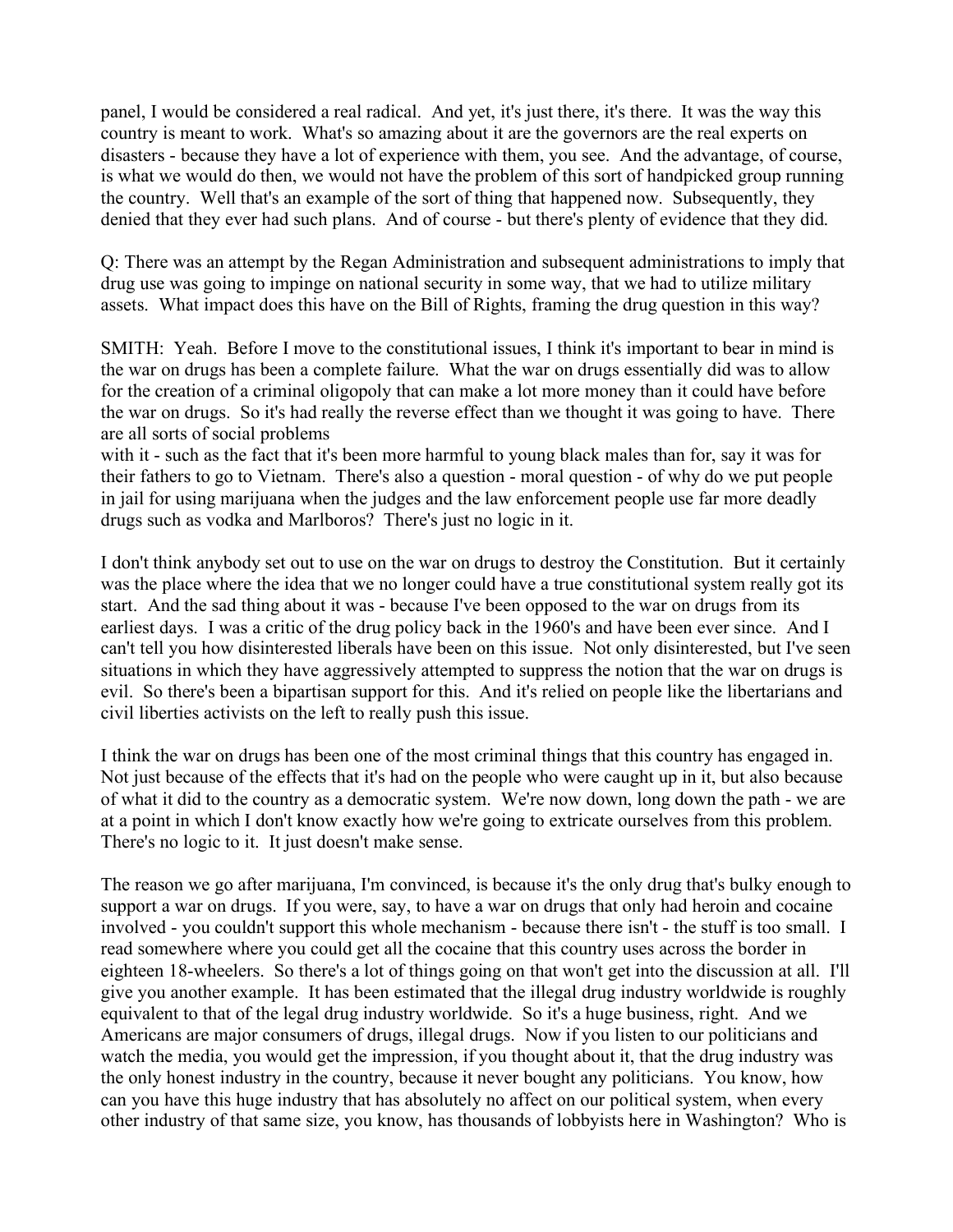performing the function of the corporate lobbyists for the drug industry? You know, that's the question that we need to answer. And I don't think we'd be particularly happy with the answers. It's a part of Washington that people don't like to talk about.

There was the *HBO* series, *K Street*, which I found to be remarkable. As a native Washingtonian, I'd never seen a program that got into aspects of the way this town really works. And one of the things that really shook me was a scene in which the FBI agents were pressuring a member of Carville and Matalin's lobbying firm to cooperate - and essentially blackmailing them because of his sexual habits and his disloyalty to his wife - and being very clear about it. And I couldn't remember another time in which what I consider to be an absolute part of this city's history, which is the use of blackmail to control political figures, getting that sort of widespread attention. I don't think people really understood how important it was.

You know, J. Edgar Hoover, we know, used to blackmail members of Congress. And you can't talk about it without talking about sex, because that's one of the useful ways you can deal with it. Sex is one of the useful ways that you exercise your blackmail capacity, right? But you don't read about this in the papers, right? It's not there. And - but you know it is. I mean, I have a friend who's a social worker who used to - among her clients were prostitutes who worked Capitol Hill.

If you read the normal history books, the last time anything illegal happened on Capitol Hill was the man in the green hat passing liquor around and selling liquor during prohibition. But at some level we know that's not true. This goes back to my point about living in a mafia neighborhood. You don't know who all the people are. All you know - you have sort of a sense of the atmosphere, and you know that something isn't right. We know that something isn't right. And that is the situation I think we find ourselves in. And it's a very frustrating one. And I think it leads a lot of people to give up.

Q: Do you have any particular anecdotes that you'd like to relate about the record of the Clinton Administration?

SMITH: Well, Bill Clinton I don't think, ever met a civil liberty that he really liked all that much, or cared about, or considered worth defending. And I would ascribe part of the reason for that was that he came out of a society which was basically pretty hegemonic. Your liberty came from how much power you had. If you were the local sheriff or the attorney general or the governor, you had a lot of liberty. But if you were a little person, or if you were a woman that some politician had sex with, you didn't have any. And that was the way the game was played. I think in understanding going back to this question of criminal influence in politics - one of the things that got me interested in Clinton very early was that he was born in Hope. And of course the media made a great thing called him the 'man from Hope' and all that. What was interesting, at the age of seven he moved to Hot Springs. Now Hot Springs was at one point the western boundary for the mob. It became the essentially the recreation area for the mob. Al Capone had his own personal hotel room in Hot Springs. Clinton's mother used to hang out with mobsters at the race track. And Clinton had an uncle who was very much of a mentor for this young boy, whose stepfather and father were not around - you know, in any useful fashion. And this uncle was a franchisee of the Carmine [Carlos] Marcello organization in New Orleans. Now you didn't read about that in the papers. The whole story - the whole Clinton myth was - was not true. You know it just got off on the wrong foot.

And to me, as someone who has studied urban corruption all my life - one of the questions I have is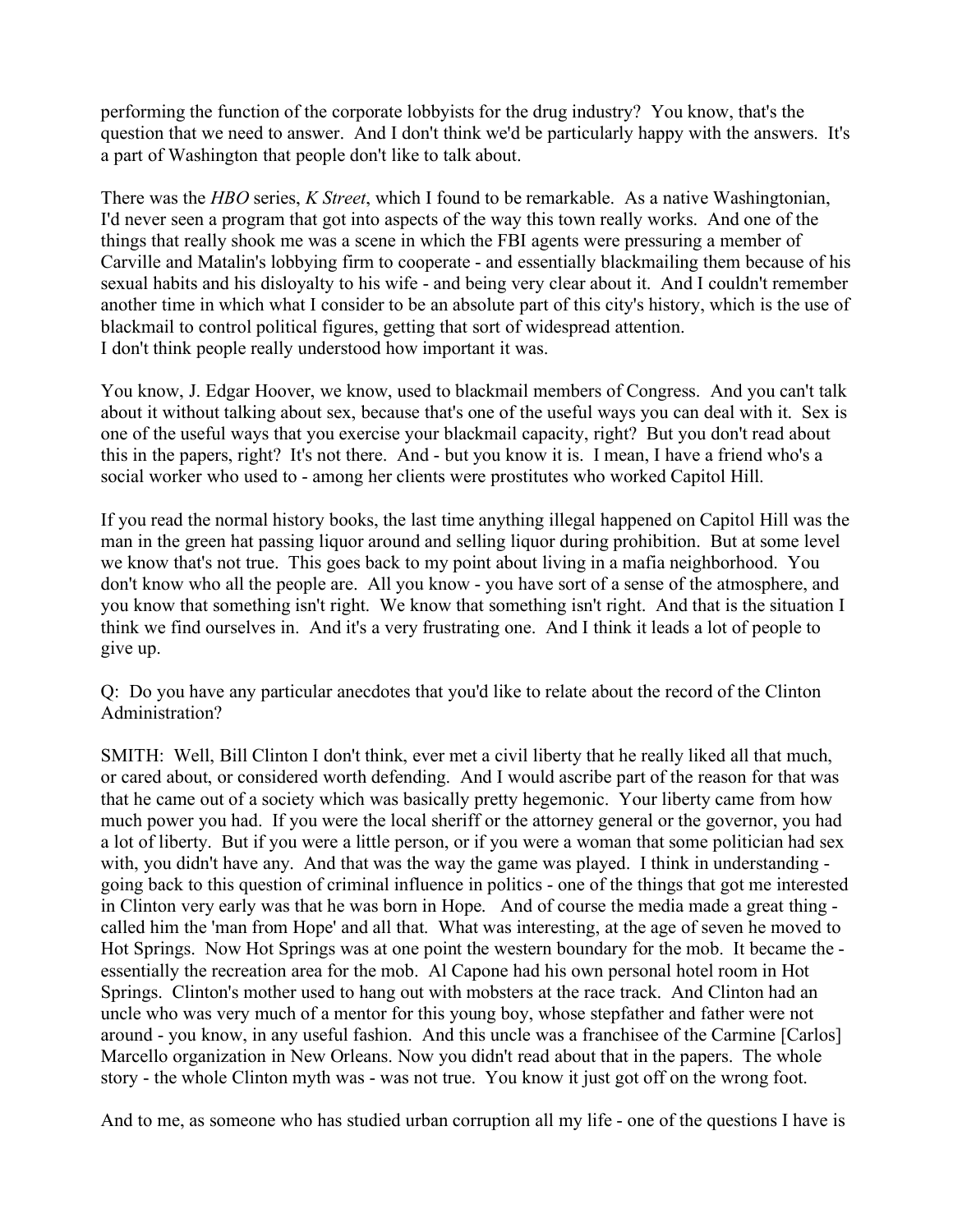- how "mobbed-up" is a politician? You know, it's a basic question. You're not meant to ask that these days, it's considered too cynical. But it's a - you cannot understand politics unless you understand that. I'll give you an example. I won't give you the name of the guy, but it's a well known reporter. He told me the story the other day. He was covering the mob in another city and he got word that there was a hit out on him. So he went to the feds and he said you know, 'What can you do for me?' They said, 'We can't do anything for you until you're hit.' So this was back in the 1970's. So he said, 'Well, what should I do?' They said, 'Well, there are three neutral cities where you should be all right.' And those three cities were Las Vegas, Miami and Washington. Now I have never heard those three cities lumped together like that before. I had always suspected that there was something going on. And the story I heard was that J. Edgar Hoover had put the squeeze on the mobs to stay out of Washington, because there's no reason having that sort of conflict right out on your front steps. But I never heard this before. But you know if you think of Washington as sort of a Hong Kong or a Switzerland of crime - that gives you a whole different perspective, right?

Well this is the sort of thing I think Americans need to know more about - how is crime and politics intersecting? And that's one of the things, but it's still the question of will. The question of education - one of the things we did in the - I think in the beginning of the 70's - was that we found all of these interesting things that people ought to study in school instead of social studies and history and civics. And so we had to have DARE, we had to have driving, we had to have selfesteem. And what went by the boards? You know, I was part of the 4th grade in a public school in Philadelphia - but I still took part in the presidential debate - because you did that in those days. It was important. And that's something which I think is really missing from the discussion, is the degree to which you can't have a democracy without education for it. You just can't. People just don't know what it means. And we have decided that teaching kids not to use marijuana is more important than teaching them how to use their democracy - and we've paid the price for it.

Q: You said to me once that democracy doesn't have tenure. Can you flesh out that concept for us, following up on what you just said?

SMITH: Well, democracy doesn't have tenure. It requires each generation to have a level of passion for it to keep it alive. Otherwise, it becomes sort of like the music that your parents played and no longer interests you - and pretty soon forget it. That's essentially one of the things that's happened.

You know, being the sort of journalist I am, I'm often accused of being a conspiracy theorist. And I try to explain to people that that's the last thing I am - because I don't think you need conspiracies for a lot of these things to happen. All you need is the right environment. Now the people - the irony is, the people who really believe in conspiracy thinking are the people who run the country because they're the ones who believe that history is formed based on the decisions of a very small number of people. They see it as a positive conspiracy. They don't call it a conspiracy, but that's essentially the idea for something like the Center [Council] for Foreign Relations - is that there is a small group of capos - you know, kindly, good-hearted, wise capos - that can decide the future of our foreign policy. The problem with that is it excludes everybody else. And the other problem with it is you often don't come up with very good answers.

But it's not a traditional conspiracy. What it is is just - all you've got to do is to hire the right people from the right schools and you'll get it. I can guarantee you. And because again, it goes back to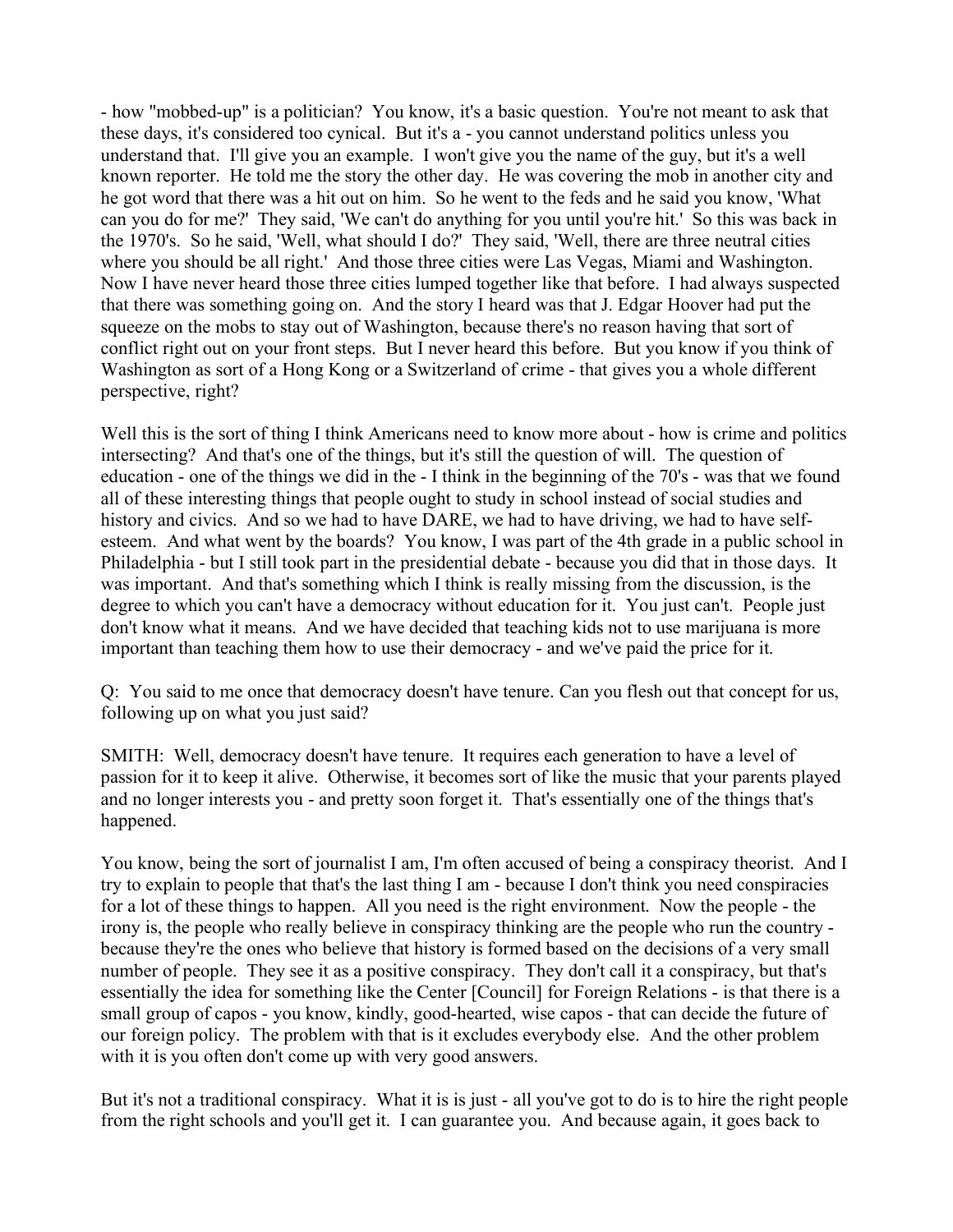education. And one of the things that happens at some of our best universities is that people are taught theories as to how life functions. And then they go through the rest of their careers stuffing facts into these theories and trying to make them fit. And you could tell a lot of that during the buildup to the Iraq war. And basically what we had was a bunch of people saying, 'here is my theory' and, 'here's how the facts we have fit it.'

Now the other way to go about it is more like an investigative reporter or a homicide detective or an anthropologist - and you look at the facts around you. And you try to assemble them into some sort of logic, and a lot of times it's not particularly logical. Certainly when you first find a dead body when you're a homicide detective, you're not going to have all the answers, and you know that. But you do know how to ask the right questions. But we live in a completely different time and I think it's a time that is very much - very much propelled by mythology. I sometimes refer to it as the second Middle Ages. Only instead of the church determining mythology, we have cable television doing it. But we're not dealing with - there's no particular value placed on reality. You know, the truth no longer makes us free, it just makes us catatonic. And we want to run away from it.

And so that when you have political discussions you find that instead of the facts being important, what's important is ideology and motivation. I'll give you a small example. You know, Vince Foster, who died during the Clinton years under mysterious circumstances. On a number of occasions, I had the experience of saying to people, 'I'd feel a lot better about how Vince Foster died if I could figure out how he got to the park without any car keys.' Now the logical response to that if you had wanted to tell me I was all wet would have been something like, 'Well, didn't you know they found the car keys later at point X?' It never happened. What I got was, 'You don't believe that Republican crap do you?' These were some very intelligent people.

The attempt to introduce facts into the discussion in Washington is one of the most radical things you can do. It's not appreciated. But as long as you stick to the mythology, you know, you're fine. And it's not just in ordinary politics. I mean, what's economics? Modern economics, to my mind, conservative economics is - the closest thing to it is born again Christianity. You know, instead of Jesus, you have the market. But otherwise, it's the same thing. You know, it's a single factor analysis. And I'm just very glad these folks discovered the markets before they discovered defecation. The gross national product would mean something else, but I mean it would make as much sense. You know - you have to look at life as being very complex - and there's never a single explanation for the way we change. There are a lot of things going on.

Q: One thing that we see come up in administration after administration is this consistent impinging on the Bill of Rights. Can you give us a capsule analysis of why is this such a consistent theme among policy makers over the last few decades?

SMITH: Well, I've often used to that old line about Washington - 'where your laws are made and broken.' There certainly is as much effort expended on getting around laws as there is in making them in this town. And the Bill of Rights is sort of the ultimate obstacle. It's very frustrating if your purpose is to see how much money you can make or how much power you can get - to have such a clear definition of the way things ought to function. And I think it's important for people to understand that - that the people who wrote this Constitution were not paragons. But what they did do and what worked very, very well - was it created enough of an ideal for us to strive towards. That America became a very, very good place to try to do the right thing. It didn't mean that we always succeeded. But it meant that it was a very good atmosphere in which to try. And that's what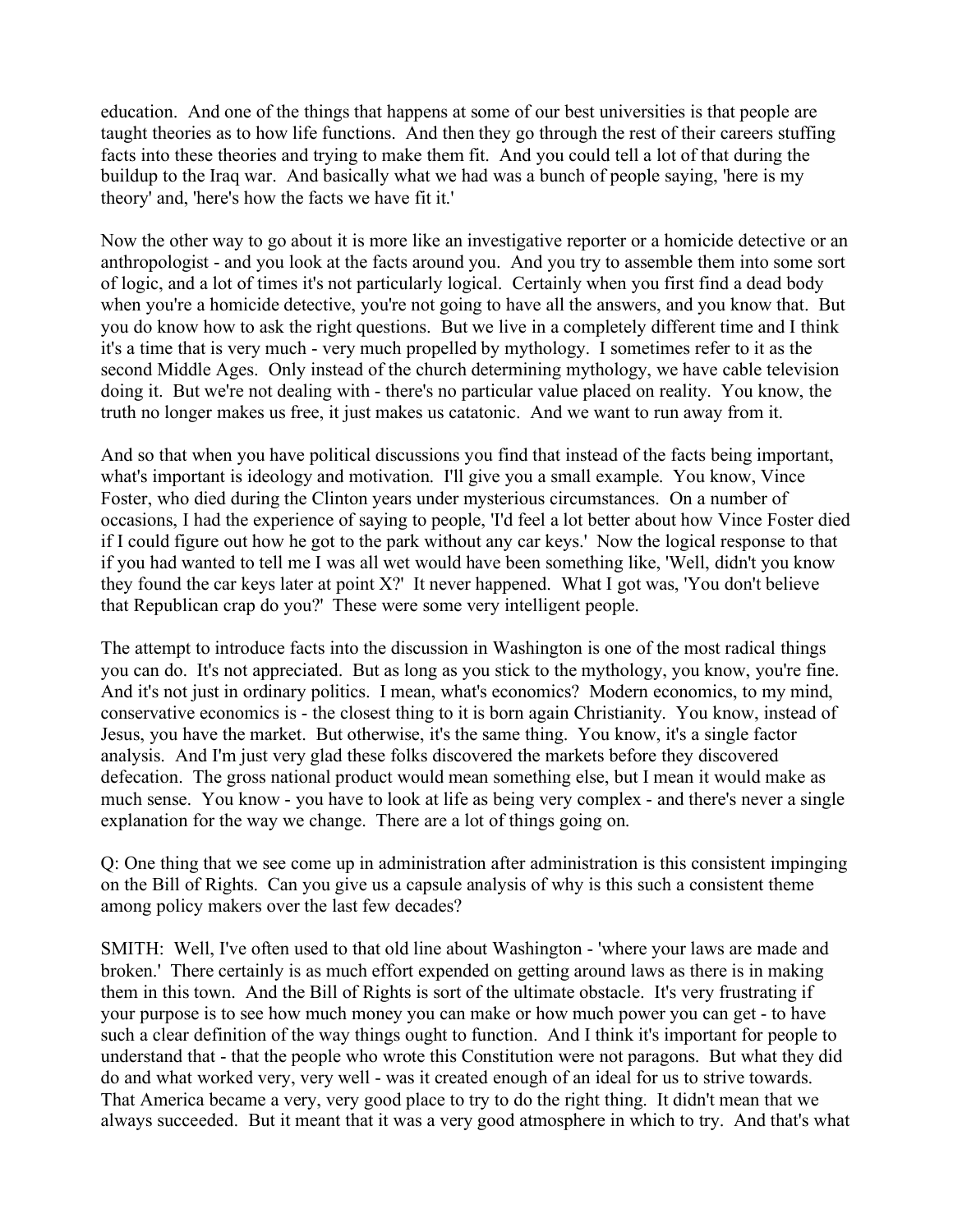the Bill of Rights does, in part, is it makes it possible to try to do the right thing. It in no way guarantees that you will do the right thing. You know, you can have freedom of speech and talk nonsense. But it does give you the opportunity. So I think that it's a little bit like trying to tell a Washington lobbyist that they're not following traditional moral codes. You know, that's an annoyance. Something that - 'we can't function if they put those - with those sort of rules on us?'

SMITH: You know - imagine confronting a Washington lobbyist and saying, "Why aren't you living up to the moral code that the nuns at your school or your parents taught you?" They would think you were incredibly naive. And part of the game in Washington is to appear to be doing the right thing while you're doing something quite different.

Q: I'm curious to hear your comments on the term "national security" and how it's being thrown around so loosely.

SMITH: I think I got through the first half of my life without ever hearing that phrase. I can't tell you when I first heard it or - I think it probably started to be used in my consciousness during the 60's. It's an interesting question. For example - take a recent example. We've spent 50 years getting the Muslim world mad at us. And our present view of national security is to get them even madder at us. And that is alien to what I think is good national security.

My view is that you get people mad at you - then you want to deal fairly and rationally with the most rational of those critics. And in so doing, you eliminate the support for the most extreme and the most irrational of your critics. But you can't do it without responding. And this is something that the - the idea that we can do this by force is just absurd.

I came in here today with absolutely no guarantee that your cameraman didn't have a gun mounted in that camera and was going to kill me. But I knew you, right - you've interviewed me before and there's some trust. And I figured you'd probably hire a fairly honest cameraman, who wasn't about to kill me, right - if the thought even crossed my mind. When I was raising my sons, maybe I should have x-rayed their backpacks when they came home at night, but I didn't need to. Why? What made us safe was trust. In the end, it's the only thing that makes you safe - is having a relationship that works well for both sides.

We accept this absolutely when we're taking about our family, or at work, or in the community or at church - but we don't seem to apply these same principles when we're talking about as a nation. Yet it's clear that you could be much less threatened as a nation if people don't hate you. I mean that's that's just for beginners. There's a lot of other things you can work on too. But that's a good starting point.

During the buildup to the Iraq war, one of the things that struck me was how many military experts there were on TV - and the near total absence of peace experts. Yet the business of creating a peaceful environment - which is the purpose of national security, I would assume, is far more difficult than it is - anybody can make war. Anybody can start a fight. That's not hard.

To get people who are angry at each other and start to become more rational and more decent with each other - that takes some real skill. And I think that our failing to credit that has caused us a lot of misery and has put this country in very serious danger. I thought, on 9/11 - people began talking about how this was Pearl Harbor all over again. My immediate reaction was "no it's not Pearl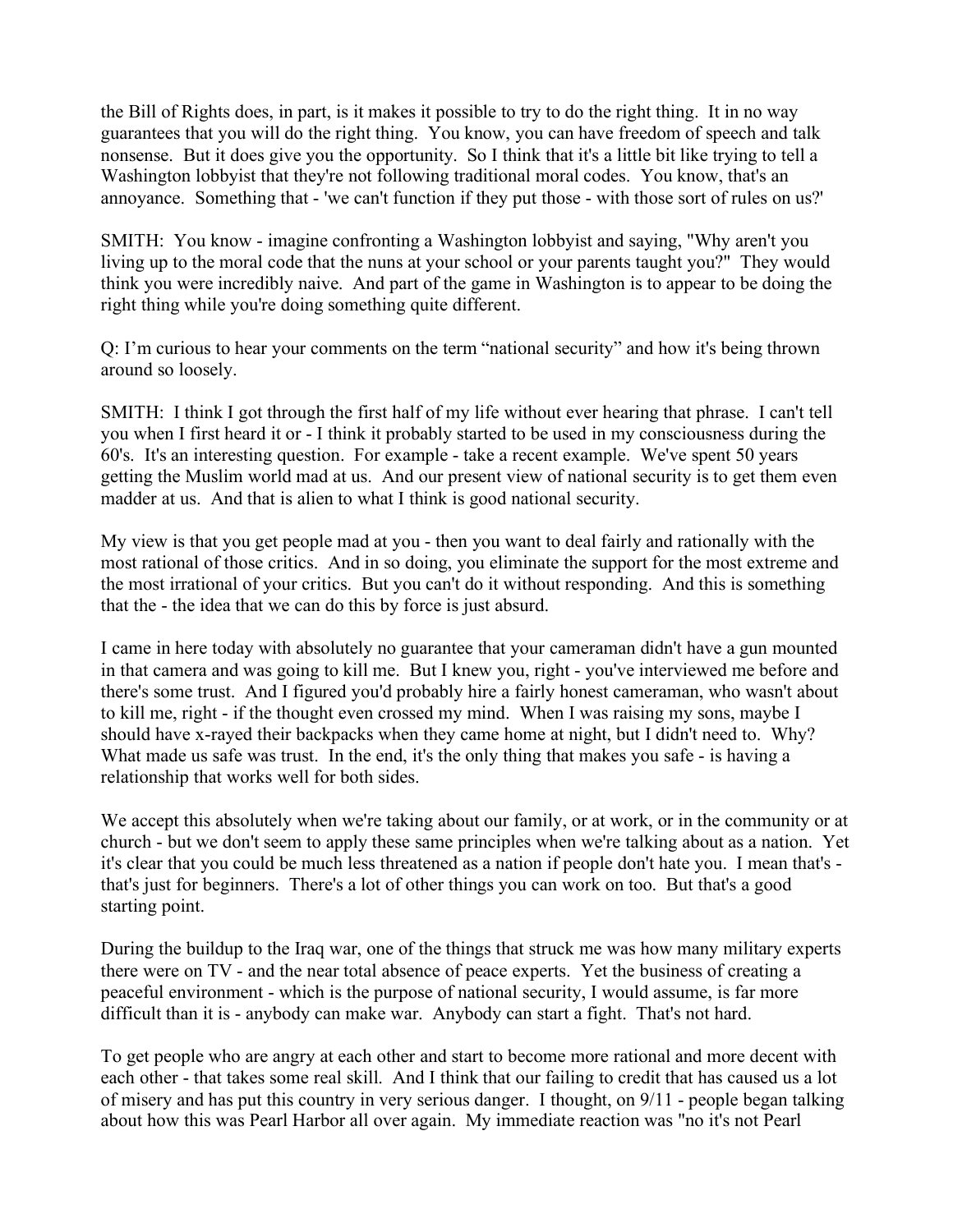Harbor, it's Dien Bien Phu - which was the battle that the French lost in Vietnam that caused them to leave Vietnam. And what was the lesson? The lesson was, essentially, the one that you can go way back in history and find the big moated castles. Why didn't the moated castles work? Because eventually somebody finds a way to shoot a fireball over them - break into them. The moated castle principle, which is the one that the French had up until Dien Bien Phu and the one we have right today - just doesn't work.

Now what happened was in France, this was within a few years, they elected a general President - General DeGaulle. And within a few years after that, even though he had campaigned to keep Algeria a colony of France, he had freed Algeria and begun the process of getting rid of all of France's colonies. So here was this general who had done the exact opposite in reacting to this sort of experience as George Bush.

When I think about national security, I think about a state of feeling secure. I don't feel secure right now, I feel more endangered than at just about any time in my life. I live six blocks from the Capitol. It came very close to my house. My wife works five blocks from the White House. So this isn't a political question for me. This is also a question of personal survival. And I feel very much endangered by George Bush and his friends and their approach to national security.

The point at which I would feel secure would be one in which I felt I was living in a world in which there was reasonable reciprocal liberty and rights among nations. Not that everything was perfect, but that we had a way to negotiate when things weren't going right. And that we didn't depend upon threats on either side to get our way. The way I look at it is if Bin Laden had been a Unitarian and Sharon an old fashioned, secular Jew and George Bush a mushy Episcopalian - none of this would have happened. What you ended up with - you ended up with three essentially religious nuts people who were absolutely certain that they knew the right answer. And it has been a disaster. The world is crying out for some 7th Day Agnostics to get us back on course.

Q: Can you talk about the process of impinging on civil liberties and the rollback of rights? Is it a nefarious kind of process, or more banal?

SMITH: Oh, no - it's a bureaucratic process. I mean people don't think about - I don't think most cops think about it. They're just part of a bureaucracy. They're following the rules. And if you press people on it who are involved in something like this, they'll give you some sort of knee jerk answer that they have learned when they were being trained.

Adolph Eichmann was asked about this at his trial. They said "How were you able to do this? How were you able to carry out all this?" His response was, "We had the language to do it. We called it 'office talk.'" And it is the very process of making the abnormal ordinary that is part of real insanity. When that becomes normal - when killing people, or abusing people, or arresting people falsely becomes just a matter of day to day life, that's when you know you're really in trouble.

Q: In terms of the struggle against rolling back civil liberties and incursions on the Constitution, can you talk about the history of citizen involvement?

SMITH: I think what you often find is a fairly small group of people who really stand up at critical moments. And often they're not necessarily the most admired people in the country - people known as radicals. They may have more to lose. They may be more perceptive about what could happen if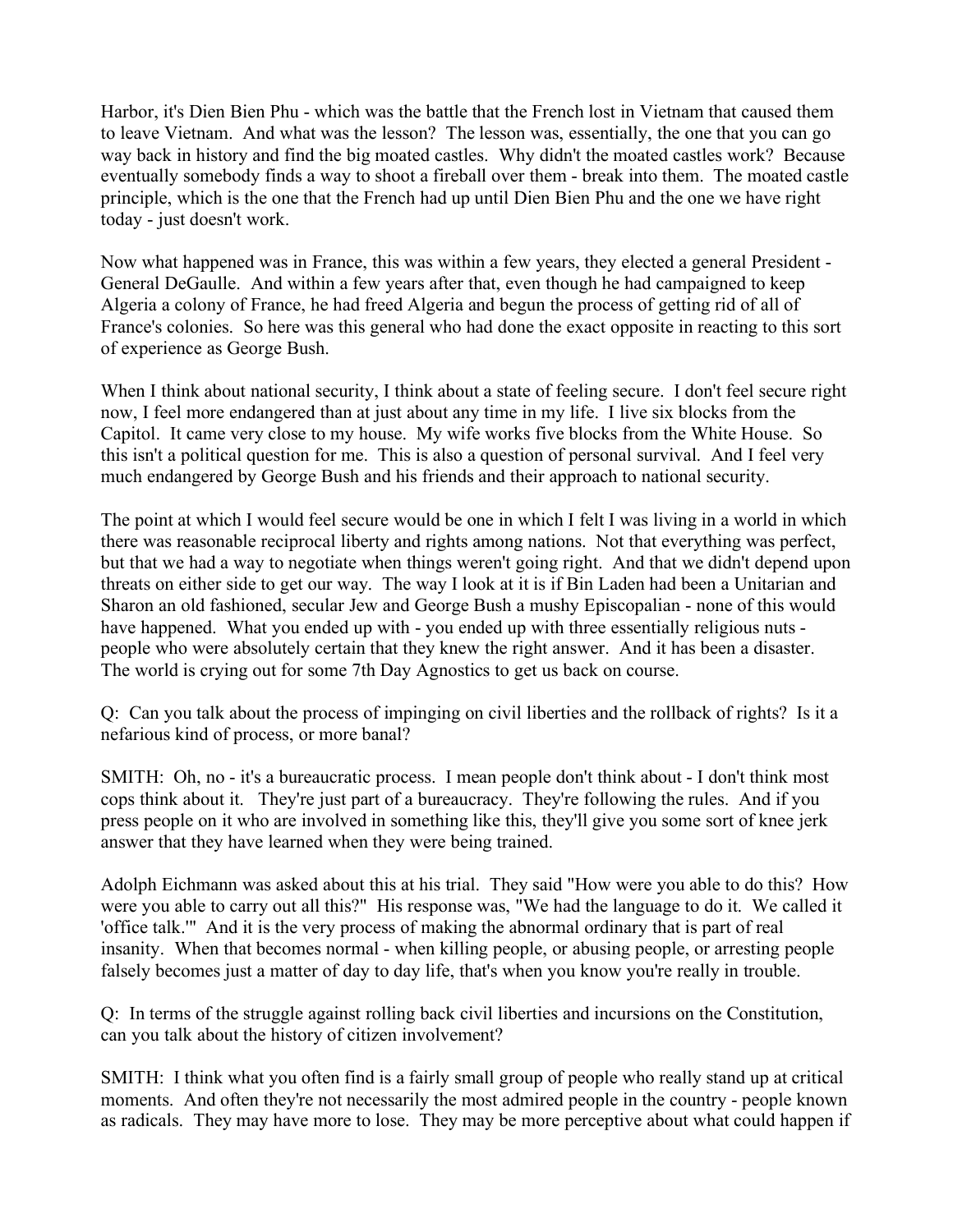we do lose these rights. Part of my own background is Quaker. There were 100,000 Quakers in the 18th century. There are about 100,000 in this country today. But every time there's been a major change for the better in social justice or democratic reform against war, you'll always find a bunch of Quakers there. And you ask yourself why that is? And I think one reason for it is that Quakers have learned to stand outside of history. To live their lives, not indifferent to history - but to realize that while you can't always affect history, you can always affect your reaction to it. I wrote a whole book on the subject called Why Bother?, because I found it so fascinating. And I found I was running up against this all the time when I was talking, especially to students. And one of the questions I asked in that book was, knowing what you know now, would you have been an abolitionist in 1830? Would you have been a feminist in 1870? Would you have been a labor activist in 1890? In 1848, there were 300 people who went to a meeting in Seneca Falls, New York. It was the first big woman's meeting in this country. One of the fascinating things about that meeting is only one of those women lived long enough to vote. So would you have said, "That's not worth going to?" And how do we know how to judge the meeting next Thursday? Because we don't have history to tell us what the answer is. We're living in - at that point. But those feminists, those abolitionists, those labor activists, all had that ability to operate independent of history.

My own view is that one of the things that helps is the philosophical concept of existentialism which has been well described as the philosophy that says that 'only you can take a shower.' You are responsible for everything that you do and you say. Your being is created by your actions and your words. And as one of the existential philosophers said, "Even the condemned man has the ability to choose how he approaches the gallows." And I think it is that sense of having - not a control over history - but control over your reaction to history that makes a difference. And I think it's something which people are going to have to think about a lot more now. Because we're in a long, long period before we recover what we've lost. There's just no doubt about it.

I am fascinated by a part of 1984 that doesn't get a lot of attention. Only 10% of the people described in that book were members of the Party. And only 5% were members of the Inner Party. It is, incidentally, about the same percentage as was with the Communist Party in East Germany during the Cold War. So roughly 90% of the people in that book 1984 lived lives that were really not very well described in the book. They were in several places, and one of the places, Orwell talks about the people in charge didn't have to worry about these folks. They would drink their beer and work and have families and die - and they would occasionally send police through their communities to deal with the more troublemaking members of it.

As I think of what has happened since 9/11 I think we have -- we're approaching more and more that sort of society in which there's a real difference between what's happening in Washington and New York and Paris and Baghdad and Kabul - and what is happening in the rest of Iraq, or in St. Louis or in Des Moines. And it's almost as though the war against terrorism is really a war - a battle of capitals. It fascinated me both with Afghanistan and Iraq, how much of our attention was on Baghdad and Kabul and how little on the rest of the country....

In a strange sort of way, the war against terrorism has become a battle of capitals - Washington, New York, Kabul, Baghdad, Paris, London. The rest of Iraq, the rest of Afghanistan, St. Louis, Des Moines - they're not as important. Because what we're talking about is a power struggle involving this 10% or 5% of the country that are the elite. Now this is both a problem for us, because it's created tremendous stress - you know, you can be from St. Louis and Des Moines and be on the wrong plane - but at the same time I think it creates an opportunity in the way that we can think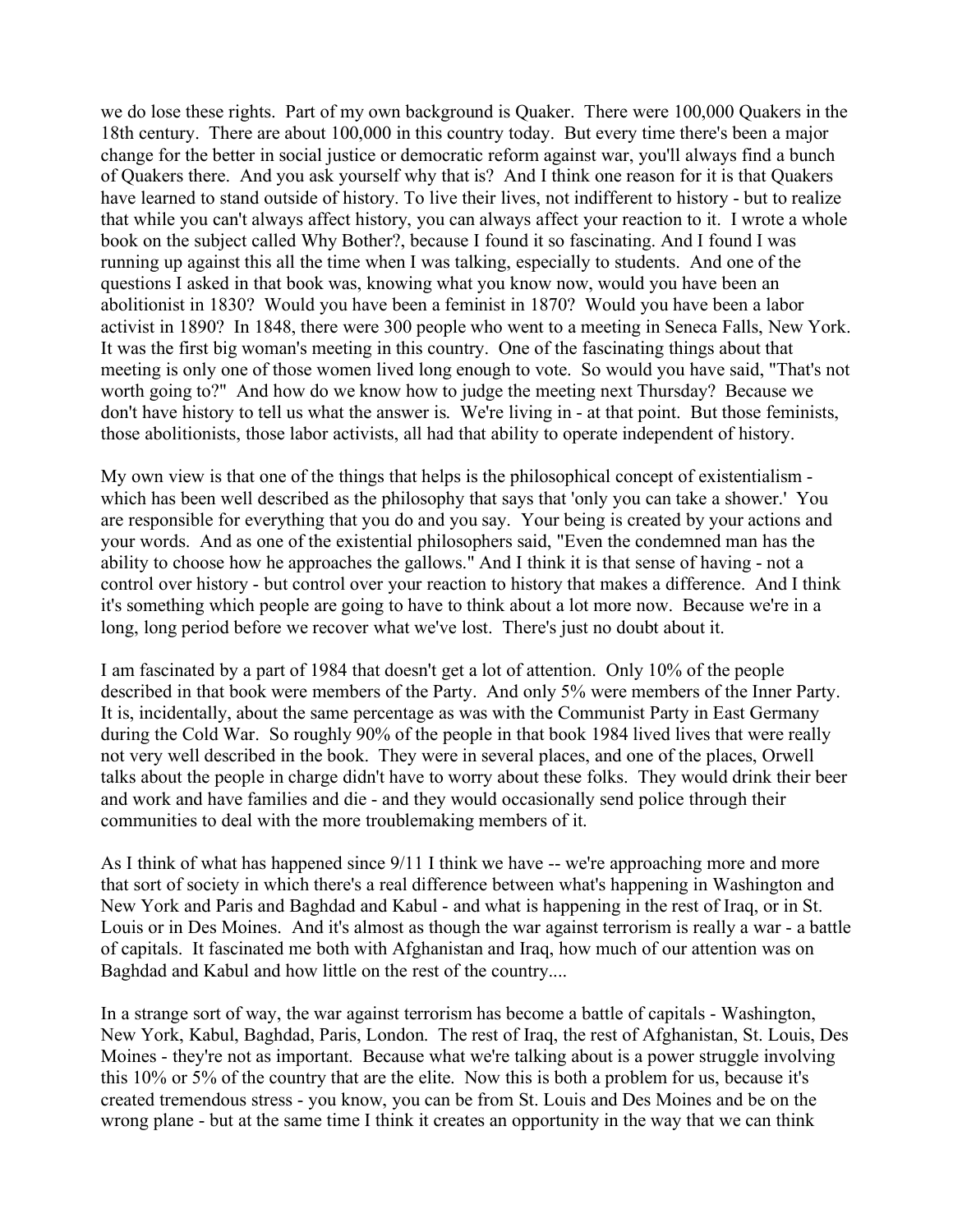about this problem. And that is that the future of democracy and freedom is not good in Washington or in New York. Where it's going to have to come from - it's going to have to come from the rest of the country, where people are not under the same sort of pressure, and they haven't caved in so much, and they haven't sought power so much.

SMITH: It's going to have to come from other places, where people haven't caved in so much, they haven't sought power so much, they're not so afraid. And it's almost as though freedom has become a local option. And we've seen some signs of this already. As you're talking to me, something like 120 cities have come out against the Patriot Act. Some people have taken very strong and admirable positions, public positions - city councils, even police chiefs. And this is how the idea of freedom stays alive. And over time, more and more people get to see the difference between the politics of the capitals and the politics of the outlands. Jacques Italie who was a French government official, once said that we need a new word to describe places like Paris and London and New York, which have - because they have much more in common with each other than any one of them does with St. Louis, you see.

If we're looking for some place to have hope, I think it's in the capacity of smaller places in this country to retain the democratic traditions - to put up signs saying, 'Bill of Rights respected here.' Instead of you know - 'no drug zone.' Those are all possibilities. And then there are a lot of other things that people can do. For example, one of the ways the civil rights movement got going was through freedom schools. The schools didn't teach civil rights, so the civil rights movement created their own schools for young people. The woman's movement was started, in part, by people simply meeting in living rooms.

I have this idea, which has only been an idea, but I'd love to see someone steal it and go with it which is that you have news salons in which people just get together on a regular basis. And everybody in the room gives their news. And their news can be out of the newspaper. It can be something they experienced, or it could be a poem, or it could be a photograph. It doesn't make any difference. It's something new that has happened to them that seems important. And I think this would be very healthy, because it would get people to think of something that - it would get people to think of news as not something that was delivered to them, but which they could find and create on their own.

And there's nothing really new about this. Minorities have always done this. There have been something like 2,000 labor newspapers in this country over its history. And I'm not talking about shop papers. I'm talking about real newspapers. There's been a very active foreign language press in this country. And where would the civil rights movement be without the African American press? So basically I think the idea of - you can't wait for a Democrat or Republican Congress to give you back your liberties. You have to start building it at home. And sooner or later then, the politicians begin to get the message that something has changed. When that will happen, I don't know.

But the thing that we can do right now is to take the first steps that make it clear that what is happening in Washington is not the value system of our town, for example, or of our school system. That we still believe in the Constitution. And we still believe in the Bill of Rights. And even though we don't have the power to spread our feelings throughout the whole country at this point, we can still have a strong effect on our own community

Q: Since 9/11 there has been multi-partisan support that things of joining together to oppose the